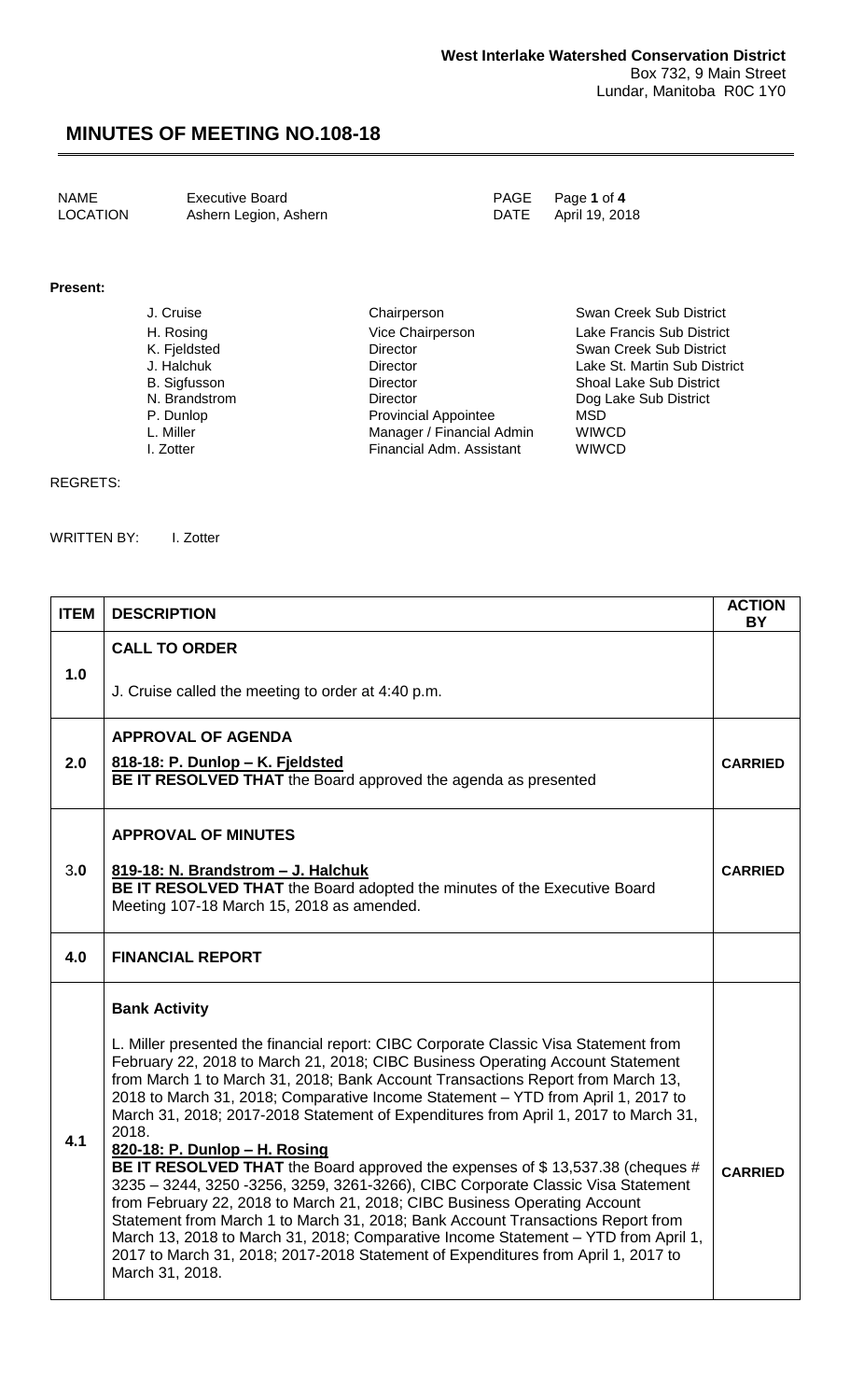| <b>NAME</b><br><b>LOCATION</b> | <b>Executive Board</b><br>Ashern Legion, Ashern                                                                                                                                                                                                                                                                                                                                                                                                                                                                                                                                                                                                                                                                                                                | PAGE<br>DATE | Page 2 of 4<br>April 19, 2018 |  |
|--------------------------------|----------------------------------------------------------------------------------------------------------------------------------------------------------------------------------------------------------------------------------------------------------------------------------------------------------------------------------------------------------------------------------------------------------------------------------------------------------------------------------------------------------------------------------------------------------------------------------------------------------------------------------------------------------------------------------------------------------------------------------------------------------------|--------------|-------------------------------|--|
| 5.0                            | <b>SUB DISTRICT RECOMMENDATIONS</b><br>All Member Meeting rescheduled for April 19, 2018 at 7:30 p.m. at Royal Canadian<br>Legion in Ashern. P. Watson and E. Dunbar were invited but were unable to attend the<br>All Member Meeting. R. Dyck will be attending the meeting with a presentation on new<br>initiatives pertaining to Conservation District Program.                                                                                                                                                                                                                                                                                                                                                                                            |              |                               |  |
| 6.0                            | <b>OLD BUSINESS</b>                                                                                                                                                                                                                                                                                                                                                                                                                                                                                                                                                                                                                                                                                                                                            |              |                               |  |
| 6.1                            | Integrated Watershed Management plan (IWMP)<br>Project Management Team (PMT) meeting took place on March 28, 2018 at 12:00 p.m.<br>Suggestions and recommendations were noted and will be edited to the IWMP. Once<br>editing process completed, new date for the PMT meeting will be announced.                                                                                                                                                                                                                                                                                                                                                                                                                                                               |              |                               |  |
| 6.2                            | <b>Winter Watering System Applications</b><br>Winter Off Site Watering System, installed by M Emilson cannot be considered as a<br>Winter Watering System at current stage. Some modifications must be completed first in<br>order to provide financial assistance. Letter sent to the applicant with a request to contact<br>WIWCD Manager to discuss required modifications. Respond has not been received at<br>this time.<br>K. Kallstrom at the end of completion of his Winter Off Site Watering System Project.<br>C. Kopec proposed location was inspected by manager and Board member. Proposed<br>location found to be unsuitable, new location for the installation of Off Site Watering<br>System identified by manager and accepted by applicant. |              |                               |  |
| 6.3                            | <b>Hatchery Drain</b><br>Received Financial Grant from the Fisheries Enhancement Fund for the Project # FES<br>16-009 will be expended for the installation of spawning shoals at Hatchery Drain and<br>Swan Creek Drain.                                                                                                                                                                                                                                                                                                                                                                                                                                                                                                                                      |              |                               |  |
| 6.4                            | <b>Well Sealing</b><br>There is no new information pertaining to the flowing well in question in Dog Lake<br>Sub District. Provincial representative is continuing communication with Landowner.<br>Well sealed for G. Lawrence.                                                                                                                                                                                                                                                                                                                                                                                                                                                                                                                               |              |                               |  |
| 6.5                            | <b>Spawning Shoals at Shoal Lake</b><br>RM of Woodlands must inspect removal of Spawning Shoals at Shoal Lake, to insure<br>that the work is completed according to their expectations. Respond has not been<br>received at this time.                                                                                                                                                                                                                                                                                                                                                                                                                                                                                                                         |              |                               |  |
| 6.6                            | <b>Lake Francis Structure</b><br>The Grant from the Department of Fisheries and Oceans (DFO) in the amount of \$<br>30735.00 for the Project # 16-HCAA-0163 has been returned to DFO. Unfortunately                                                                                                                                                                                                                                                                                                                                                                                                                                                                                                                                                            |              |                               |  |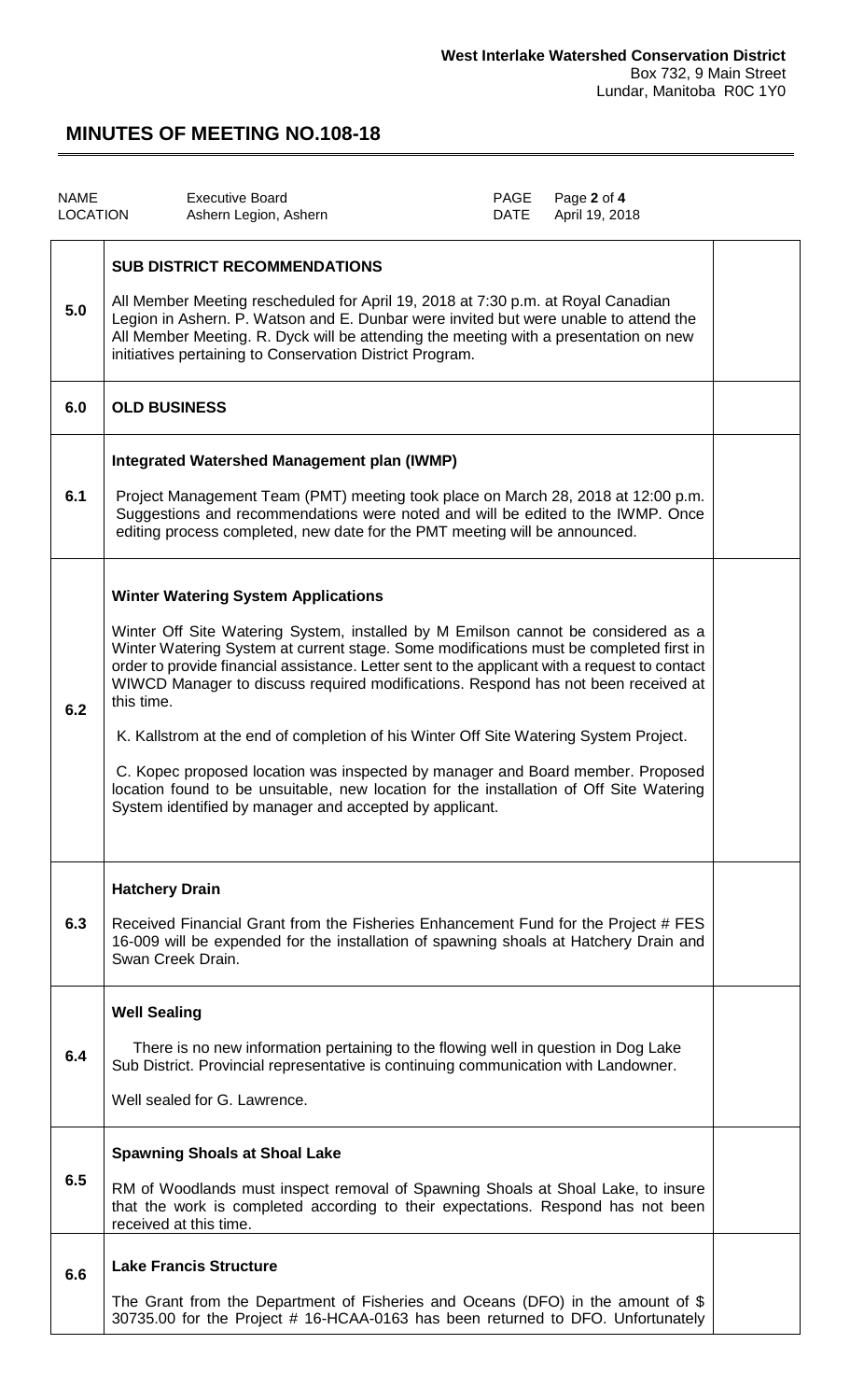| <b>NAME</b><br><b>LOCATION</b> | <b>Executive Board</b><br>PAGE<br>Page 3 of 4<br>April 19, 2018<br>Ashern Legion, Ashern<br>DATE                                                                                                                                                                                                                                                                                                                                                                                                                                                   |  |  |  |
|--------------------------------|----------------------------------------------------------------------------------------------------------------------------------------------------------------------------------------------------------------------------------------------------------------------------------------------------------------------------------------------------------------------------------------------------------------------------------------------------------------------------------------------------------------------------------------------------|--|--|--|
|                                | WIWCD could not go ahead with this project as one of initial supporters withdrew their<br>support.                                                                                                                                                                                                                                                                                                                                                                                                                                                 |  |  |  |
| 6.7                            | <b>Beaver Workshops</b><br>Letter pertaining to offer to organize Beaver Workshop in Spring of 2018 sent to all<br>municipalities. Rm of Woodlands, Armstrong, Coldwell and West Interlake replied<br>expressing their interest in participating and providing support for the Beaver Workshop<br>in the area. Dates for Workshops scheduled as following:<br>RM of Armstrong - Inwood - May 6, 2018;<br>RM of Coldwell - Lundar - May 12, 2018;<br>RM of West Interlake - Ashern - May 19, 2018;<br>RM of Woodlands - Lake Francis - May 20, 2018 |  |  |  |
| 6.8                            | <b>Wetland Workshop</b><br>The WIWCD received few inquiries from residents to provide information on the<br>establishment of wetlands. The expert in Interlake Area has been contacted. Scott<br>Beaton will be providing a workshop on wetlands tentatively in June 2018.                                                                                                                                                                                                                                                                         |  |  |  |
| 6.9                            | <b>Advertisement</b><br>WIWCD purchased a page in the Bull Sale Calendar. New pens ordered as promotional<br>items from Perfect Pen. Order has not been received yet.                                                                                                                                                                                                                                                                                                                                                                              |  |  |  |
| 6.10                           | <b>Budget 2018-2019</b><br>As instructed by Province, Budgeted amount of the Provincial Grant adjusted to \$<br>200,000.00                                                                                                                                                                                                                                                                                                                                                                                                                         |  |  |  |
| 7.0                            | <b>NEW BUSINESS</b>                                                                                                                                                                                                                                                                                                                                                                                                                                                                                                                                |  |  |  |
| 7.1                            | <b>Audit</b><br>Auditors will be coming to the WIWCD Office on May 3, 2018.                                                                                                                                                                                                                                                                                                                                                                                                                                                                        |  |  |  |
| 7.2                            | <b>Applications for the Programming</b><br>Copies of all Applications sent to the Executive Directors to provide comments and<br>suggestions. The review of application's requirements and conditions for all programs<br>offered by the WIWCD tabled to the next Executive Meeting.                                                                                                                                                                                                                                                               |  |  |  |
| 8.0                            | <b>REPORTS</b>                                                                                                                                                                                                                                                                                                                                                                                                                                                                                                                                     |  |  |  |
| 8.1                            | Chairperson<br>N/A                                                                                                                                                                                                                                                                                                                                                                                                                                                                                                                                 |  |  |  |
| 8.2                            | <b>MCDA Rep Report</b><br>MCDA Rep presented verbal report, MCDA Meeting Minutes are on file at the office.                                                                                                                                                                                                                                                                                                                                                                                                                                        |  |  |  |